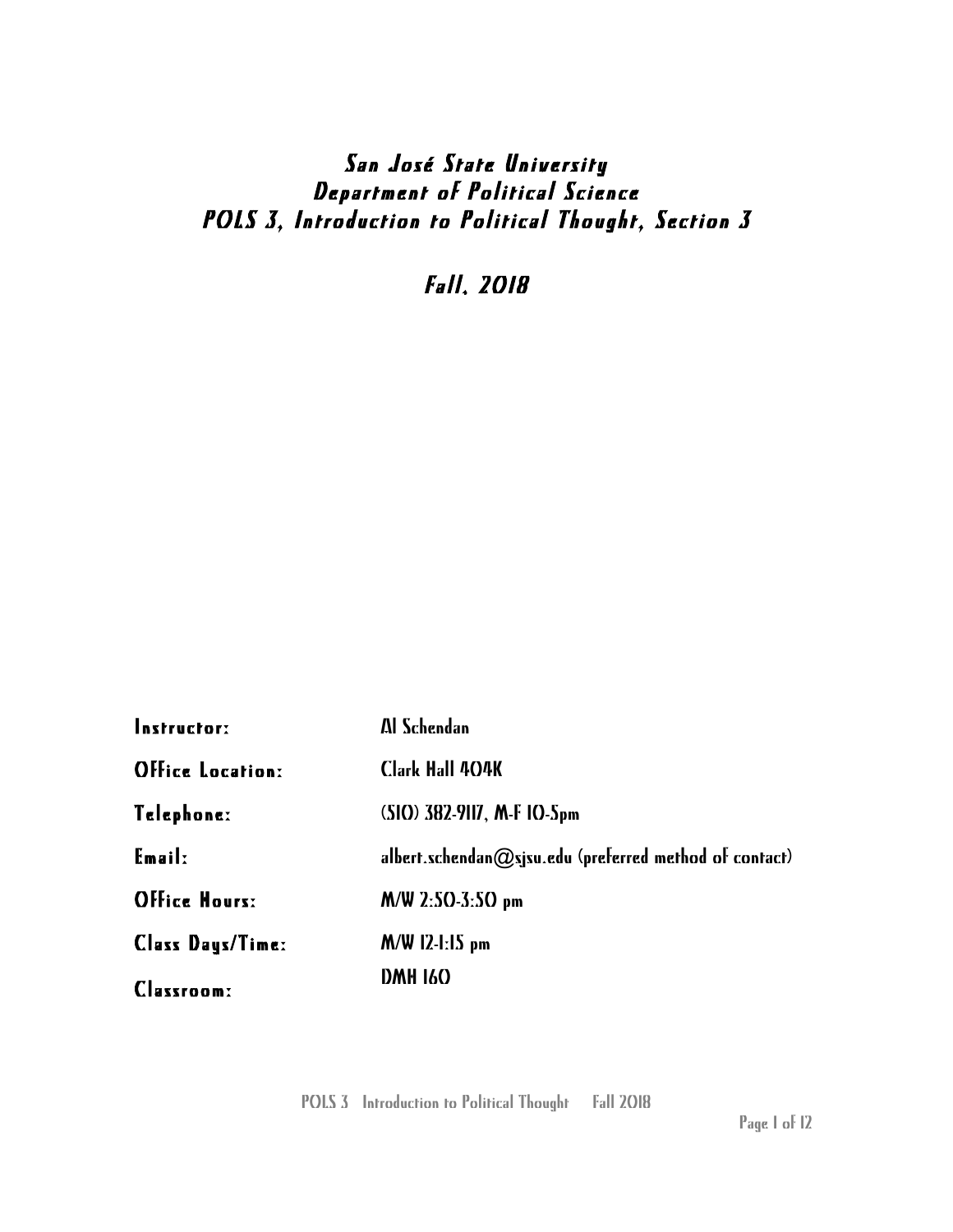#### PREREQUISITES

Students should be aware that this is a reading and writing intensive course. All students need some background in the critical reading of original texts. Political Science 3 offers an opportunity to develop the skills required in reading original sources. It is the suggested prerequisite for other theory courses offered in the department.

#### COURSE FORMAT

This is a traditional lecture based course that requires you to submit some work through the use of a computer. Your take-home essays will require you to submit them through SJSU's Canvas system

#### COURSE DESCRIPTION

University catalog (http://info.sjsu.edu/web-dbgen/catalog/courses/POLS003.html) Thinking critically about the classic problems of politics; learning how to interpret, discuss and write about historical and contemporary political thought.

Many of the political ideas, which we take for granted were once new and controversial. This course seeks to reawaken many important debates that shaped our political heritage. By reading, discussing, and criticizing the substance of historical political ideas, we gain the perspective necessary to perceive our own hidden assumptions, and perhaps to reform or change them.

This course will focus on four broad categories of political thought, each of which pursues different ends and utilizes different styles. The course will first look at the relationship between individual citizens and the societies in which they live. Is there a fundamental conflict between being a good person and being a good citizen? Next, the course will examine political ideals. What political arrangements would do the best job of fulfilling human potentials? Third, the course will examine theories of political power. How should we deal with the darker side of politics--the violence and coercion that lies behind the state? Finally, the course will conclude with politics and equality. How have reformers sought to justify greater equality in the human condition, especially for groups that have historically been deprived of equal social and political status?

#### APPROACH

Political theory, while taught within political science departments, shares many similarities with literature, history, philosophy, and the humanities. It cultivates a kind of thinking more than it disseminates a body of knowledge. Students learn to criticize ideas, analyze texts, create theories, and construct arguments, among other things. Memorization skills and objective knowledge play little role in it. For these reasons, the course is well suited for students who wish to cultivate their writing, their analytic skills, their ability to appreciate literature, as well as their understanding of ethical, social, and political problems.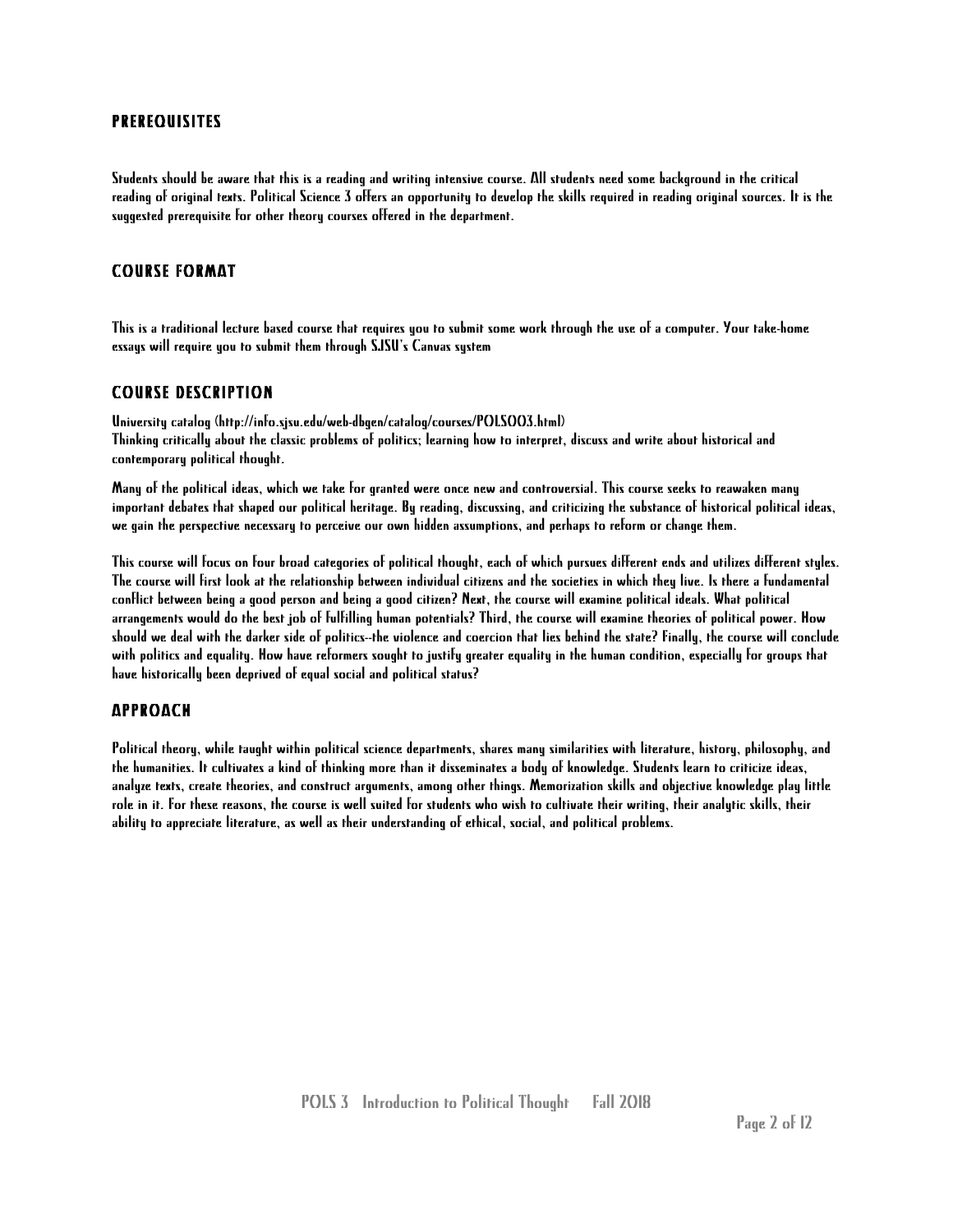This course will require extensive reading, writing, and discussion-all designed to encourage you to think analytically, critically, and systematically about the ideas at hand. Many weeks, you will read fifty pages or more of moderately difficult material from primary sources and not from textbooks. Sometimes this material is written in a style that is antiquated and difficult to understand. The course will be conducted primarily through lecture using textual analysis and discussion. You will be rewarded for discussing this material in class. Assessment of your understanding of the material will require you to write several essays critiquing and analyzing these theories. The professor will offer substantial assistance to help students learn how to read this material and how to write about it.

### POLITICAL SCIENCE PROGRAM LEARNING OUTCOMES

Upon completion of the Political Science major program, students should be able to demonstrate the following learning outcomes.

#### PSPLO1: Breadth

Students should possess a broad knowledge of the theory and methods of the various branches of the discipline.

#### PSPLO2: Application

Students should be able to apply a variety of techniques to identify, understand, and analyze domestic and international political issues and organizations.

#### PSPLO3: Disciplinary methods

Student should be able to formulate research questions, engage in systematic literature searches using primary and secondary sources, have competence in systematic data gathering using library sources, government documents, and data available through electronic sources, should be able to evaluate research studies, and should be able to critically analyze and interpret influential political texts.

#### PSPLO4: Communication Skills

Students should master basic competencies in oral and written communication skills and be able to apply these skills in the context of political science. This means communicating effectively about politics and/or public administration, public policy, and law.

#### PSPLO5: Citizenship

Students should acquire an understanding of the role of the citizen in local, state, national, and global contexts and appreciate the importance of lifelong participation in political processes.

### GE & COURSE LEARNING OUTCOMES

This course satisfies GE Area C2: Letters. Upon successful completion of this course, students will be able to:

CLO1. Examine the interaction of analytical and creative processes in the production and perception of such works, and the significance of the historical and cultural contexts in which the works are created and interpreted. Assessed by two 1200-word essays and two exams.

CLO2. Recognize how significant works illuminate enduring human concerns and respond to such works by writing both researchbased critical analyses and personal responses. Assessed by two 1200-word essays, two exams, and five quizzes.

CLO3. Write clearly and effectively. Writing shall be assessed for correctness, clarity, and conciseness. Assessed by two 1200-word essays.

#### REQUIRED TEXTS

- 1. Plato, The Trial and Death of Socrates, (Hackett.)
- 2. More, Utopia, (Penguin.)
- 3. Machiavelli, The Prince, (Hackett-Wooton Translation)
- 4. Rousseau, Basic Political Writings, 2nd Edition, (Hackett.)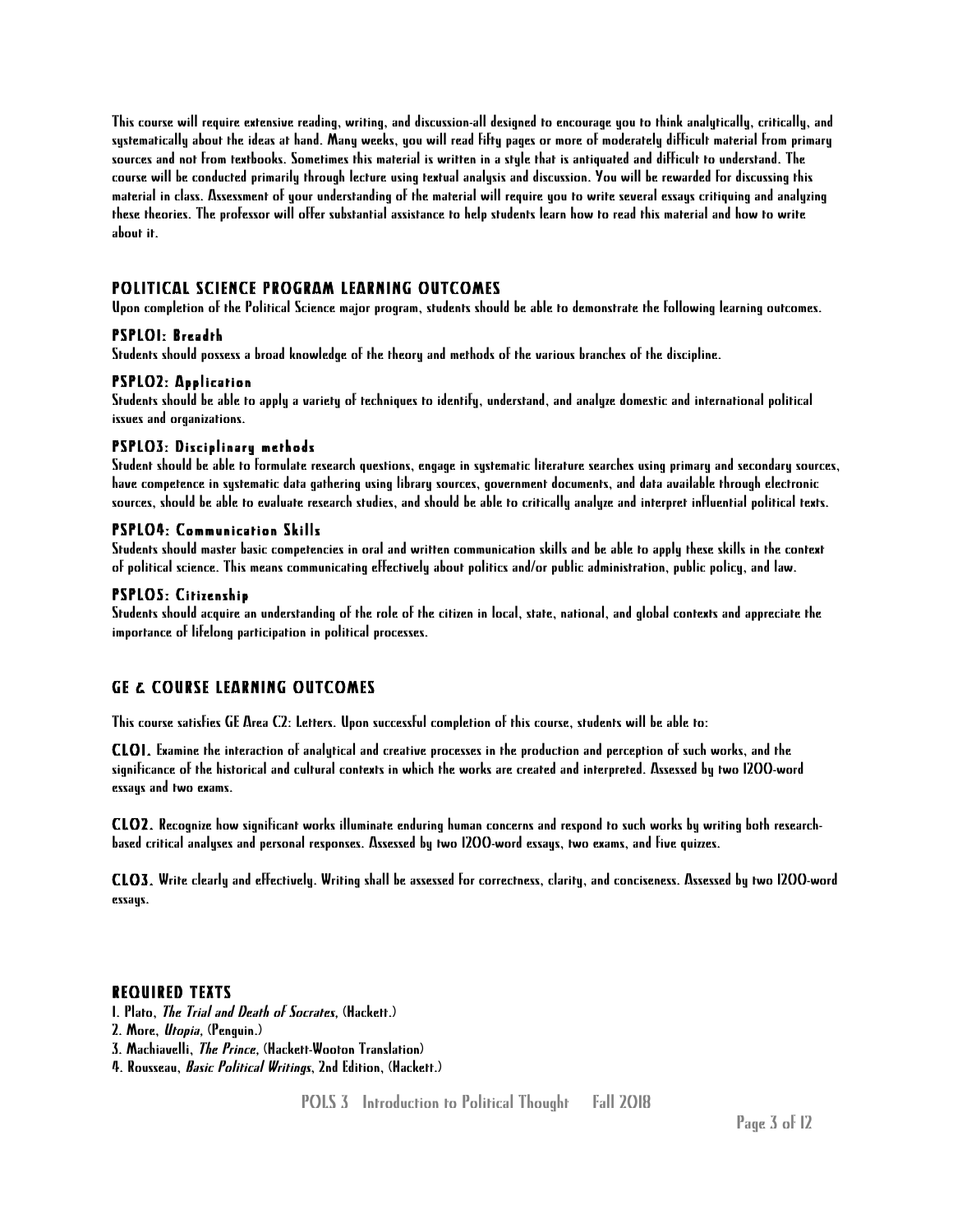- 5. Mill, On Liberty and The Subjection of Women, (Penguin)
- 6. Course reader, selected readings.

#### STUDENT TECHNOLOGY RESOURCES

Computer labs for student use are available in the Academic Success Center at http://www.sjsu.edu/at/asc/ located on the 1st floor of Clark Hall and in the Associated Students Lab on the 2nd floor of the Student Union. Additional computer labs may be available in your department/college. Computers are also available in the Martin Luther King Library. In addition, a wide variety of audio-visual equipment is available for student checkout from Media Services located in IRC 112. These items include DV and HD digital camcorders; digital still cameras; video, slide and overhead projectors; DVD, CD, and audiotape players; sound systems, wireless microphones, projection screens and monitors.

#### LIBRARY LIAISON

The library liaison for Political Science is available to answer questions and provide one-on-one help learning using the library for research. He is also very friendly and happy to meet with students, so don't be afraid to take advantage of his expertise!

His name and contact info is: Paul Kaupila

Librarian (Political Science Liaison) (408) 808-2042 paul.kauppila@sjsu.edu

#### COURSE REQUIREMENTS

SJSU classes are designed such that in order to be successful, it is expected that students will spend a minimum of forty-five hours for each unit of credit (normally three hours per unit per week), including preparing for class, participating in course activities, completing assignments, and so on. More details about student workload can be found in University Policy S12-3 at http://www.sjsu.edu/senate/docs/S12-3.pdf.

#### COURSE REQUIREMENTS

#### University policy S16-9 (http://www.sjsu.edu/senate/doc/S16-9.pdf)

Success in this course is based on the expectation that students will spend, for each unit of credit, a minimum of 45 hours over the length of the course (normally 3 hours per unit per week with 1 of the hours used for lecture) for instruction or preparation/studying or course related activities including but not limited to internships, labs, clinical practice. Other course structures will have equivalent workload expectations as described in this syllabus.

#### **ASSIGNMENTS**

#### ESSAYS

You are required to write two essays, worth 40% of your grade. Essay prompts will be available in class. Your papers should be at least 1200 words and completely and accurately answer the requirements of the prompt. All essays must be submitted to Canvas in one of the following file formats: Microsoft Word (.doc/.docx), OpenOffice (.odt), WordPerfect (.wpd), or PostScript (.ps) . Papers in the following conditions will receive a zero: not submitted in a required format or a corrupted file (it can't be read and Turnitin.com can't assess plagiarism), late (beyond a 10 minute grace period), incomplete papers, or high similarity ratings by Turnitin.com. I will do my best to grade your papers no later than two weeks after you have submitted them. Papers must be submitted with no cover sheet electronically to Canvas. In addition, I will not accept emailed, or printed copies of your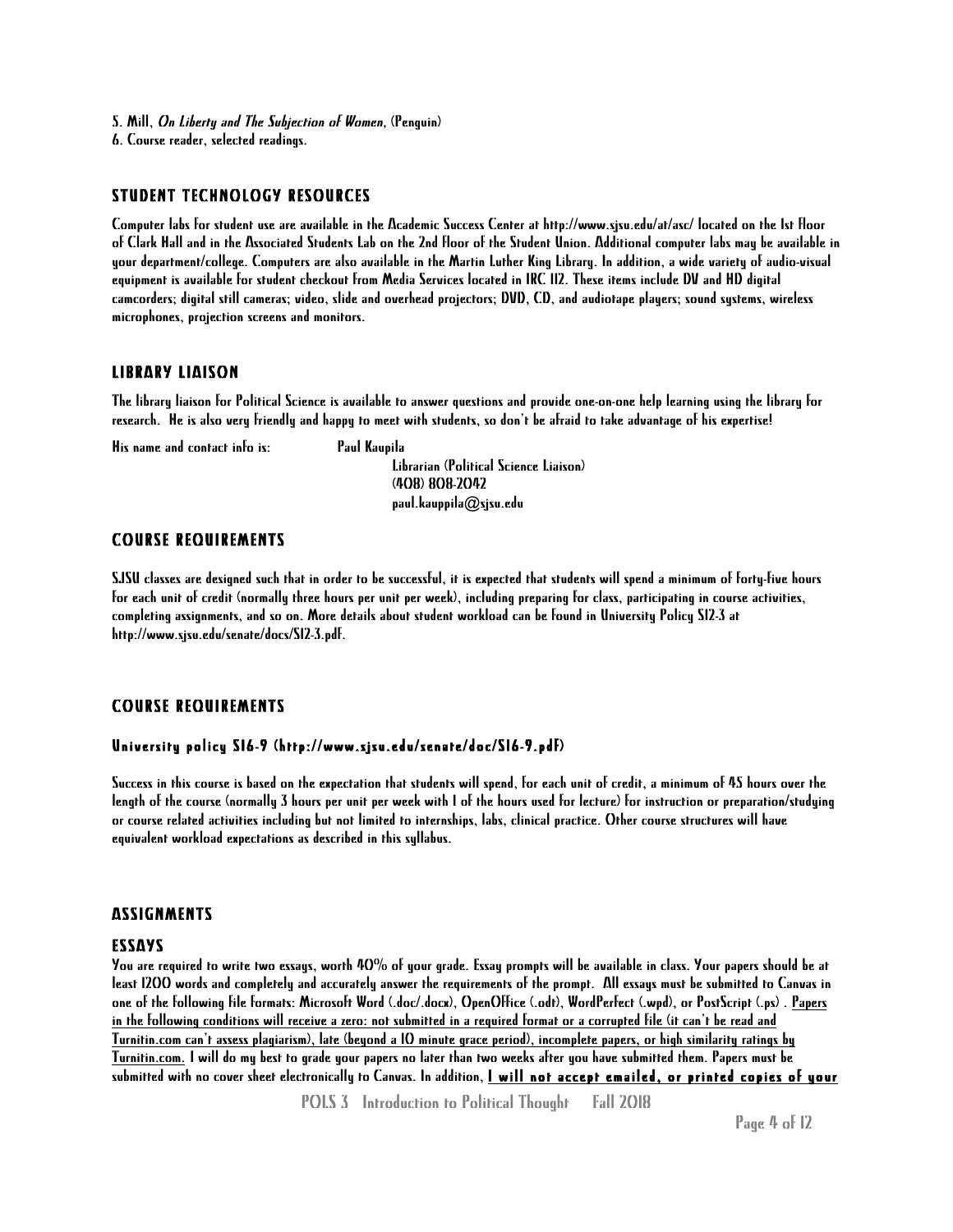papers. If you don't know how to submit papers to Canvas please see Professor Schendan before your paper is due. Please see the Grading Guide for an explanation of the grading criteria and requirements.

#### NOTEBOOK

You must maintain a notebook for this course (please purchase a spiral bound college rule notebook you can use exclusively for this course). Your notebook should be a record of the classroom discussions of the readings and text analysis. I will expect to see a date for each day of class and notes for that day's lectures throughout your notebook. In addition, you should make note of page numbers from the text and understandings of the days quoted and discussed material. On average, you should have no less than two full pages of single-spaced handwritten notes for each class session. If you are absent from class, I expect you to get the notes from a fellow student. Your notebook will be worth 10% of your grade. If you miss a day of class but you have notes for the day, I will not take off points for lecture notes. If you get notes from someone be sure to transcribe their notes in your notebook. Most important, your notebook will be accessed for thoroughness and detail. Students who take almost verbatim notes of the class readings, lectures, and discussions will get the most points. I will collect your notebook on each exam day. In addition to your notebook, you should also bring the text we are reading to class. I may upon occasion check that you have the current text with you and deduct 5 points from this assessment, if necessary, for each occurrence.

### EXAMINATIONS

University policy S17-1 (http://www.sjsu.edu/senate/docs/S17-1.pdf)

Faculty members are required to have a culminating activity for their courses, which can include a final examination, a final research paper or project, a final creative work or performance, a final portfolio of work, or other appropriate assignment.

In addition to essays and quizzes, you must also complete two exams that are worth a combined 50% of your grade. Upon finishing the second unit and on the final day of class, I will hand out *quotes from previous readings* and *one question from our current* reading that requires an extensive response. Your first exam will include six quotes and your final will include ten quotes. On exam day, you will receive half the previous number of quotes and the extensive response question. Your final exam will also include an additional question that requires you to showcase your knowledge of a theorist. You will be required to bring a large blue or green book to both exams. Your exam grade will be based on your thorough, correct, and concise responses. No breaks will be allowed for any reason during the exams. If you miss the first exam, and have a valid documented excuse, I will allow you to make up the exam on Wednesday, December 11that 9:30am in Clark 404K. There are no make-up opportunities for the final.

#### EXTRA-CREDIT

Any extra-credit assignment will act as a quiz, so any extra assignment could be worth up to 10 points or 2% of your final grade.

### DETERMINATION OF GRADES

Your grade will be calculated as follows.

|                                    | Percentage of total |
|------------------------------------|---------------------|
| <b>Notebook</b>                    | 10%                 |
| Essay                              | 20%                 |
| Exam I- Units I and II             | 25%                 |
| <b>Essay II</b>                    | 20%                 |
| <b>Exam II-Comprehensive Final</b> | 25%                 |
|                                    |                     |
|                                    |                     |
|                                    |                     |
| Total                              | 100%                |

Final letter grades for the course will be assigned based on the following scale:

| $\Lambda = 93-100\%$ | B<br>$= 83-87\%$  | $= 73.77\%$     | $= 63.67\%$     |
|----------------------|-------------------|-----------------|-----------------|
| $\Lambda = 90.92\%$  | $B = 80 - 82\%$   | $C = 70 - 72\%$ | $D = 60.62\%$   |
| $B+ = 88-89\%$       | $T_{+} = 78.79\%$ | $D+ = 68.69\%$  | $=$ 59% or less |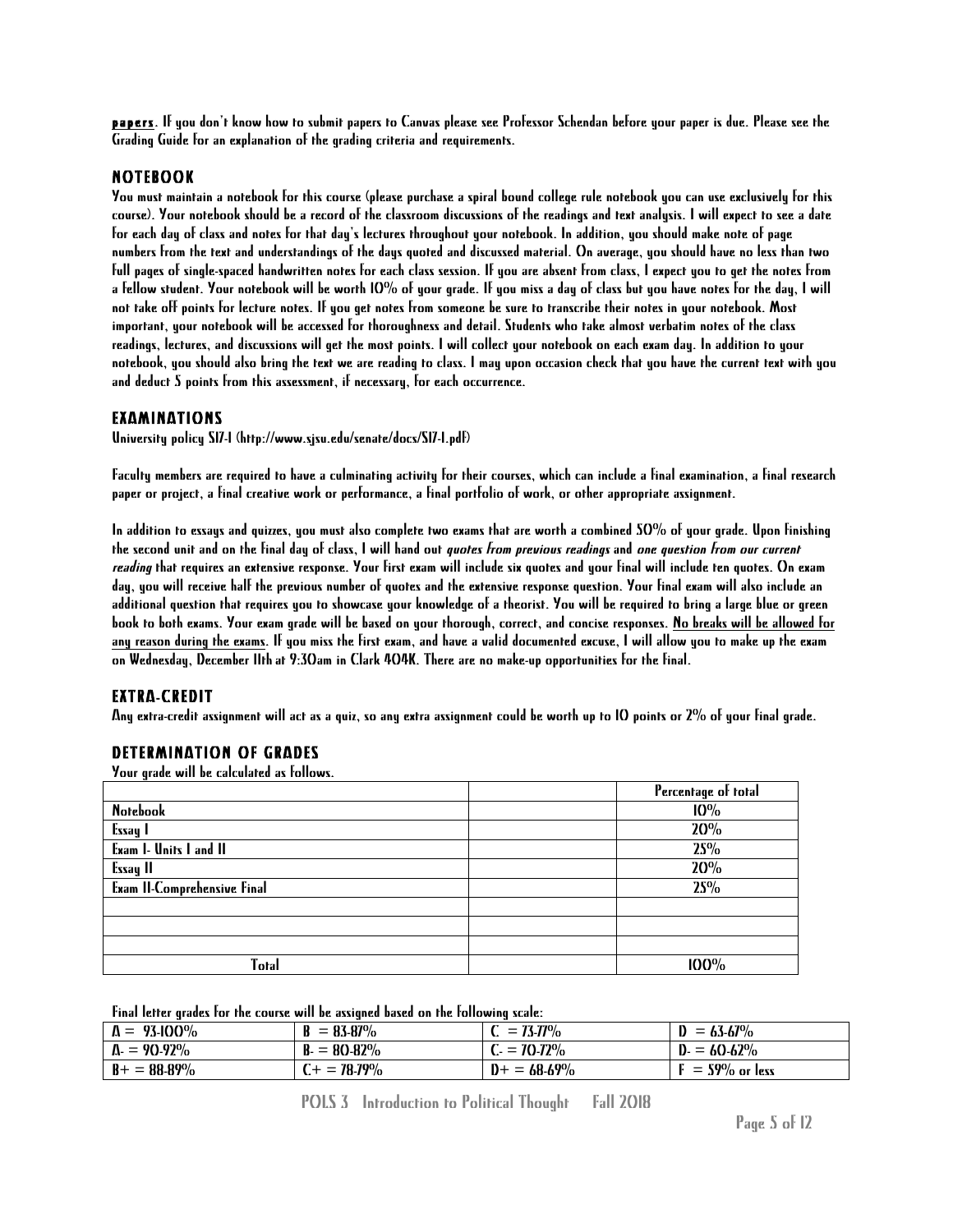### ACADEMEIC INTEGRITY AND STUDENT CONDUCT

Your own commitment to learning, as evidenced by your enrollment at San José State University, and the University's Academic Integrity Policy requires you to be honest in all your academic course work. Faculty members are required to report all infractions to the Office of Student Conduct and Ethical Development. The policy on academic integrity can be found at: http://www2.sjsu.edu/senate/S04-12.pdf. The website for the Office of Student Conduct and Ethical Development is: http://www.sa.sjsu.edu/judicial\_affairs/index.html

Instances of academic dishonesty will not be tolerated. Cheating on exams or plagiarism (presenting the work of another as your own, or the use of another person's ideas without giving proper credit) will result in a failing grade and sanctions by the University. For this class, all assignments are to be completed by the individual student unless otherwise specified. If you would like to include in your assignment any material you have submitted, or plan to submit for another class, please note that SJSU's Academic Policy F06-1 requires approval of instructors.

### COLLABORATION

Students may collaborate in their studies and are encouraged to do so. However, no collaboration should take place during in-class exams or quizzes. In their studies, collaboration students should not go so far that they memorized answers "cloned' from a single model. A good way to study together without exceeding the boundaries of appropriate collaboration is to discuss possible answers orally but not sharing written sample answers.

### COURTESY

Proper classroom etiquette includes arriving on time and staying for the full lecture, refraining from distracting other students during the lecture, listening attentively until the professor dismisses the class, and treating the opinions of other students with respect. The professor reserves the right to deduct from the overall grade for particularly egregious examples of poor classroom etiquette, and to reward students for outstanding displays of collegiality.

### ATTENDANCE (http://www.sjsu.edu/senate/docs/F15-12.pdf)

Regular, on-time attendance is especially important for these reasons:

- § Lectures help explain the original-source readings we do. Most students report that they have a difficult time understanding the readings without the help of the lectures.
- § Lectures often cover materials completely independent and/or supplementary to the texts.
- Lectures provide an opportunity for questions, participation, and getting motivated to do the rest of the work.
- § Often, important announcements are made at the beginning of class sometimes clarifying or changing assignments, readings, or due dates.
- $\blacksquare$  The notebook assignment is worth 10% of your grade and you can't do well taking lecture notes if you're not in class.
- § If you are absent, it is your responsibility to get notes on what you missed. If an assignment or the syllabus was changed during your absence, you are responsible for finding this out.
- § If attendance in the class becomes a serious problem, Prof. Schendan reserves the right to change course requirements and institute more or less in-class evaluations or increase the quiz percentage of your grade.

### INCOMPLETES, ACADEMIC RENEWAL, COURSE DROPS, "U's," AND "F's"

Sometimes students 'get in over their heads' and need alternatives to finishing the course. I will be happy to issue an incomplete if:

§

- $\circ$  a student has made arrangements for making up the course by coming to me and filling out the department incomplete form prior to the time of the final exam,
- o the student has completed two-thirds of the assignments, and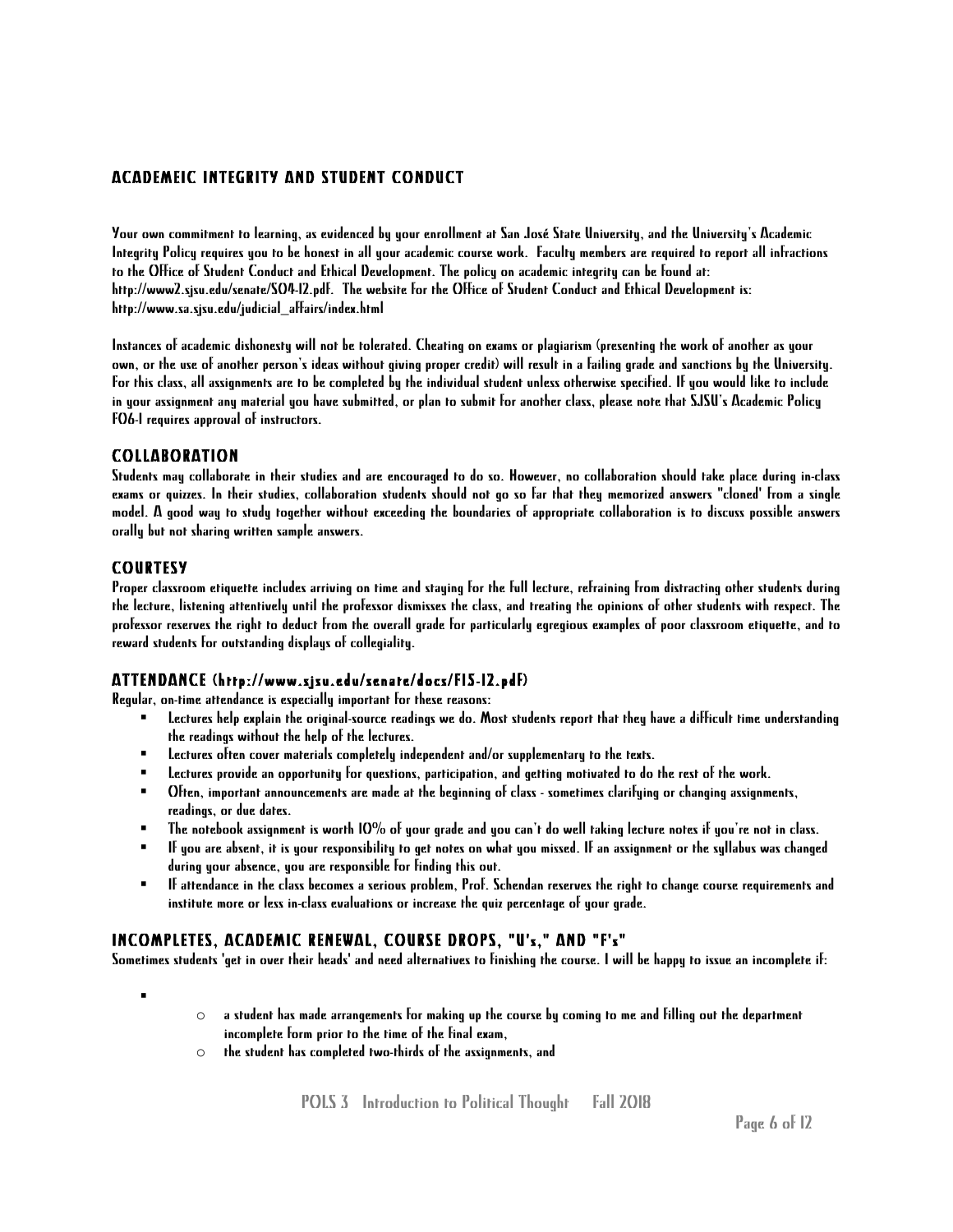- $\circ$  the student offers a good reason. However, be aware that you will have just one year to make up the assignments or the incomplete automatically turns into an "F". University rules specifically prohibit professors from giving incompletes to students who need to attend a significant portion of the course to be able to finish it.
- § An alternative for students who do not qualify for the incomplete (for example, if you have done less than two-thirds of the assignments or you need to attend a lot of lectures) is to retake the course under academic renewal. You are limited to a certain number of courses over your college career, but this can be an excellent option in certain situations.
- § I will cooperate with any student wishing to drop the course for any reason. However, the University has adopted strict rules against dropping a course after the first few weeks unless you have very compelling evidence (death certificate, etc.) I disagree with the policy but cannot change it.
- § I am required to issue "WU"s (Withdrawal Unauthorized) to students who do not drop the course but stop coming to class or do not complete assignments after the drop period. I give "WU"s to those students who "disappear" after doing no graded assignments, and "F"s to those students who "disappear" after doing at least one graded assignment. But both graded are equally bad, so avoid them both!
- § Check the Catalog for the latest academic rules that might affect you.

### DISABILITIES

If you need course adaptations or accommodations because of a disability, or if you need special arrangements, please make an appointment with me as soon as possible. SJSU requires that students with disabilities requesting accommodations must register with DPRC to establish a record of their disability. The Disability Programs and Resource Center (DPRC) is available to facilitate the reasonable accommodations process. The DPRC is located in the Student Service Building and can be reached by telephone (voice/415-338-2472, video phone/415-335-7210) or by email (dprc@sfsu.edu)

### CLASSROOM POLICIES AND PROTOCOL

LATE ARRIVALS, EARLY DEPARTURES AND DISRUPTIONS OF CLASS IN ANY FORM ARE UNACCEPTABLE. CELL PHONES, COMPUTERS, AND OTHER ELECTRONIC EQUIPMENT SHOULD BE TURNED OFF AT ALL TIMES IN THE CLASSROOM. NO AUDIO OR VIDEO RECORDING OF LECTURES OR OTHER CLASS ACTIVITIES ALLOWED WITHOUT INSTRUCTOR PERMISSION IN ADVANCE. Late papers or assignments will not be accepted for any reason (see Grading Guide). The first exam may be made up if students have a valid excuse (something beyond your control like illness or death). The make-up day is 12-11-18 at 9:30 am in my office, 404K. Medical and family emergencies must be documented.

### UNIVERSITY POLICIES

1. Per University Policy S16-9, university-wide policy information relevant to all courses, such as academic integrity, accommodations, etc. will be available on Office of Graduate and Undergraduate Programs' Syllabus Information web page at http://www.sjsu.edu/gup/syllabusinfo/" Be sure to review these policies and resources. In addition, other policies may be found here: http://www.sjsu.edu/senate/policies/pol\_chron/

### DROPPING AND ADDING

Students are responsible for understanding the policies and procedures about add/drop, grade forgiveness, etc. Refer to the current semester's Catalog Policies section at http://info.sjsu.edu/static/catalog/policies.html. Add/drop deadlines can be found on the current academic year calendars document on the Academic Calendars webpage at

http://www.sjsu.edu/provost/services/academic\_calendars/. The Late Drop Policy is available at http://www.sjsu.edu/aars/policies/latedrops/policy/. Students should be aware of the current deadlines and penalties for dropping classes.

Information about the latest changes and news is available at the Advising Hub at http://www.sjsu.edu/advising/.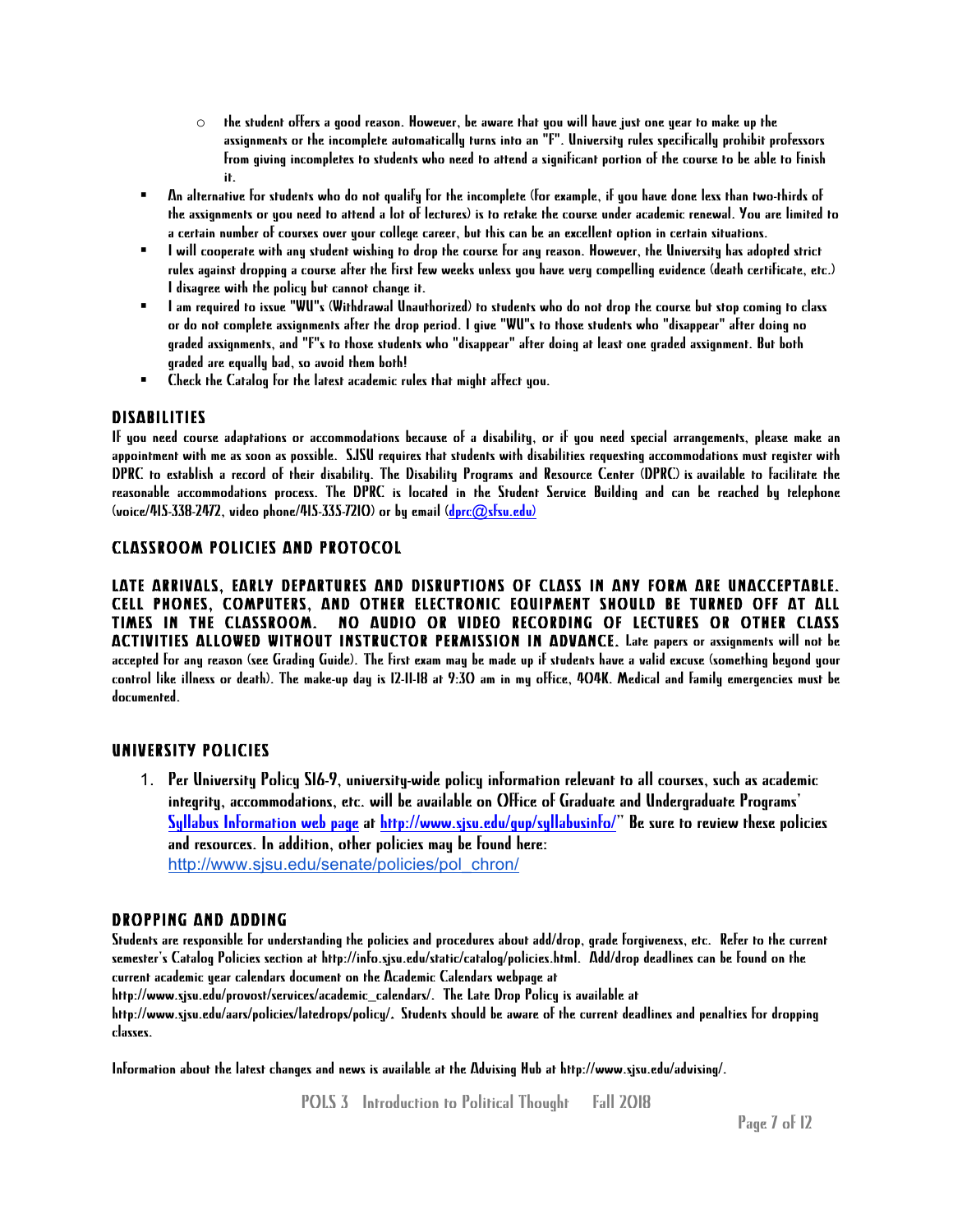### CONSENT FOR RECORDING OF CLASS AND PUBLIC SHARING OF INSTRUCTOR MATERIAL

University Policy S12-7, http://www.sjsu.edu/senate/docs/S12-7.pdf, requires students to obtain instructor's permission to record the course.

- § "Common courtesy and professional behavior dictate that you notify someone when you are recording him/her. You must obtain the instructor's permission to make audio or video recordings in this class. Such permission allows the recordings to be used for your private, study purposes only. The recordings are the intellectual property of the instructor; you have not been given any rights to reproduce or distribute the material."
- **•** Please contact Prof. Schendan in person to request permission *in advance* to make audio or video recordings in this class. In classes where active participation of students or guests may be on the recording, permission of those students or guests should be obtained as well.
- § "Course material developed by the instructor is the intellectual property of the instructor and cannot be shared publicly without his/her approval. You may not publicly share or upload instructor generated material for this course such as exam questions, lecture notes, or homework solutions without instructor consent."

### OTHER USEFUL INFORMATION

### SJSU PEER CONNECTIONS

Peer Connections, a campus-wide resource for mentoring and tutoring, strives to inspire students to develop their potential as independent learners while they learn to successfully navigate through their university experience. You are encouraged to take advantage of their services which include course-content based tutoring, enhanced study and time management skills, more effective critical thinking strategies, decision making and problem-solving abilities, and campus resource referrals.

In addition to offering small group, individual, and drop-in tutoring for a number of undergraduate courses, consultation with mentors is available on a drop-in or by appointment basis. Workshops are offered on a wide variety of topics including preparing for the Writing Skills Test (WST), improving your learning and memory, alleviating procrastination, surviving your first semester at SJSU, and other related topics. A computer lab and study space are also available for student use in Room 600 of Student Services Center (SSC).

Peer Connections is located in three locations: SSC, Room 600 (IOth Street Garage on the corner of IO<sup>th</sup> and San Fernando Street), at the 1st floor entrance of Clark Hall, and in the Living Learning Center (LLC) in Campus Village Housing Building B. Visit Peer Connections website at http://peerconnections.sjsu.edu for more information.

### SJSU WRITING CENTER

The SJSU Writing Center is located in Clark Hall, Suite 126. All Writing Specialists have gone through a rigorous hiring process, and they are well trained to assist all students at all levels within all disciplines to become better writers. In addition to one-on-one tutoring services, the Writing Center also offers workshops every semester on a variety of writing topics. To make an appointment or to refer to the numerous online resources offered through the Writing Center, visit the Writing Center website at http://www.sjsu.edu/writingcenter. For additional resources and updated information, follow the Writing Center on Twitter and become a fan of the SJSU Writing Center on Facebook.

### ACCESS: Academic Counseling Center for Excellence in the Social Sciences

All College of Social Sciences students and interested students are invited to stop by the ACCESS Center for general education advising, help with changing majors, academic policy related questions, meeting with peer advisors, and/or attending various regularly scheduled presentations and workshops. Looking for academic advice or maybe just some tips about how to navigate your way around SJSU? Check out the ACCESS Student Success Center! It's also a great place to study. Location: Clark Hall Room 240

Website: http://www.sjsu.edu/socialsciences/ACCESS/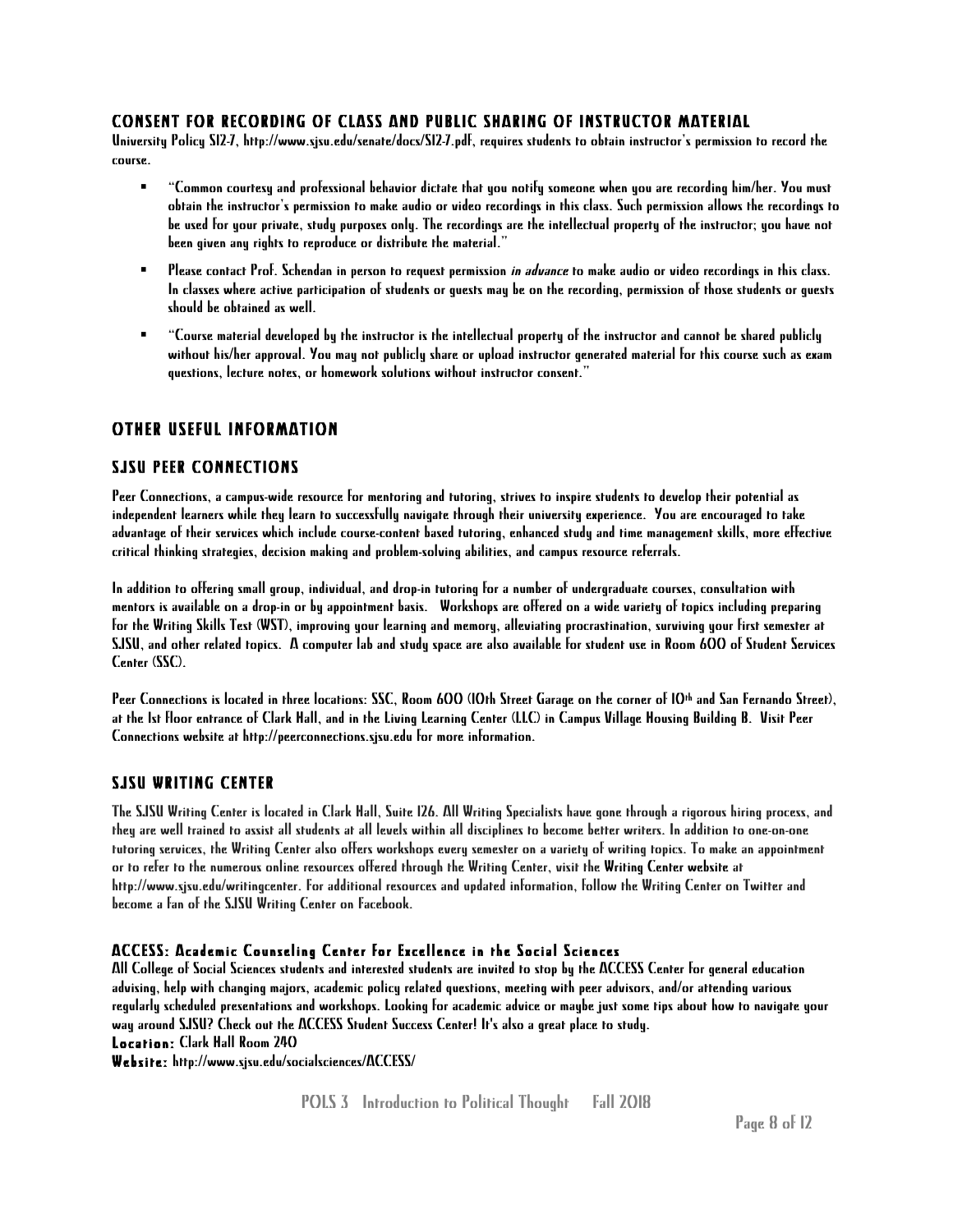### SJSU COUNSELING SERVICES

The SJSU Counseling Services is located on the corner of 7<sup>th</sup> Street and San Fernando Street, in Room 201, Administration Building. Professional psychologists, social workers, and counselors are available to provide consultations on issues of student mental health, campus climate or psychological and academic issues on an individual, couple, or group basis. To schedule an appointment or learn more information, visit Counseling Services website at http://www.sjsu.edu/counseling.

### Student disclosures of sexual violence

SF State fosters a campus free of sexual violence including sexual harassment, domestic violence, dating violence, stalking, and/or any form of sex or gender discrimination. If you disclose a personal experience as an SF State student, the course instructor is required to notify the Title IX Coordinator by completing the report form available at http://titleix.sfsu.edu, emailing vpsaem@sfsu.edu or calling 338-2032.

### To disclose any such violence confidentially, contact:

The SAFE Place -  $(415)$  338-2208; http://www.sfsu.edu/ $\sim$ safe\_plc/

- Counseling and Psychological Services Center
- *-* (415) 338-2208; http://psyservs.sfsu.edu/
- *-* For more information on your rights and available resources: http://titleix.sfsu.edu

## POLS 3 Introduction to Political Thought, Section 3, Fall 2018, Course Schedule

### Complete each reading assignment before coming to class.

This schedule is subject to change with fair notice that will be announced in class and/or via Canvas.

| Week                    | Date | Lecture Topics and Reading Assignments                                                            |
|-------------------------|------|---------------------------------------------------------------------------------------------------|
|                         | 8/22 | <b>COURSE INTRODUCTION</b>                                                                        |
|                         |      | <b>Course Syllabus</b>                                                                            |
|                         |      | <u>Unit I - Liberty of Conscience and Individuality</u>                                           |
| $\overline{\mathbf{z}}$ | 8/27 | Plato, Euthyphro                                                                                  |
| $\mathbf{Z}$            | 8/29 | Plato, Apology                                                                                    |
| $\bf{3}$                | 9/3  | No Class - Labor Day!                                                                             |
| $\overline{\mathbf{3}}$ | 9/5  | Plato, Apology cont. E. Crito                                                                     |
| 4                       | 9/10 | Mill, On Liberty, Chapter II "Of the Liberty of Thought and Discussion"                           |
| 4                       | 9/12 | Mill, On Liberty, Chapter II "Of the Liberty of Thought and Discussion"                           |
| $\overline{\mathbf{S}}$ | 9/17 | Mill, On Liberty, Chapter III "Of Individuality, As One of the Elements of Well-Being"            |
| 5                       | 9/19 | Mill, On Liberty, Chapter IV " Of the Limits to the Authority of Society over the<br>Individual". |
| 6                       | 9/24 | Reading: Chapter IV "Of the Limits to the Authority of Society over the Individual".              |